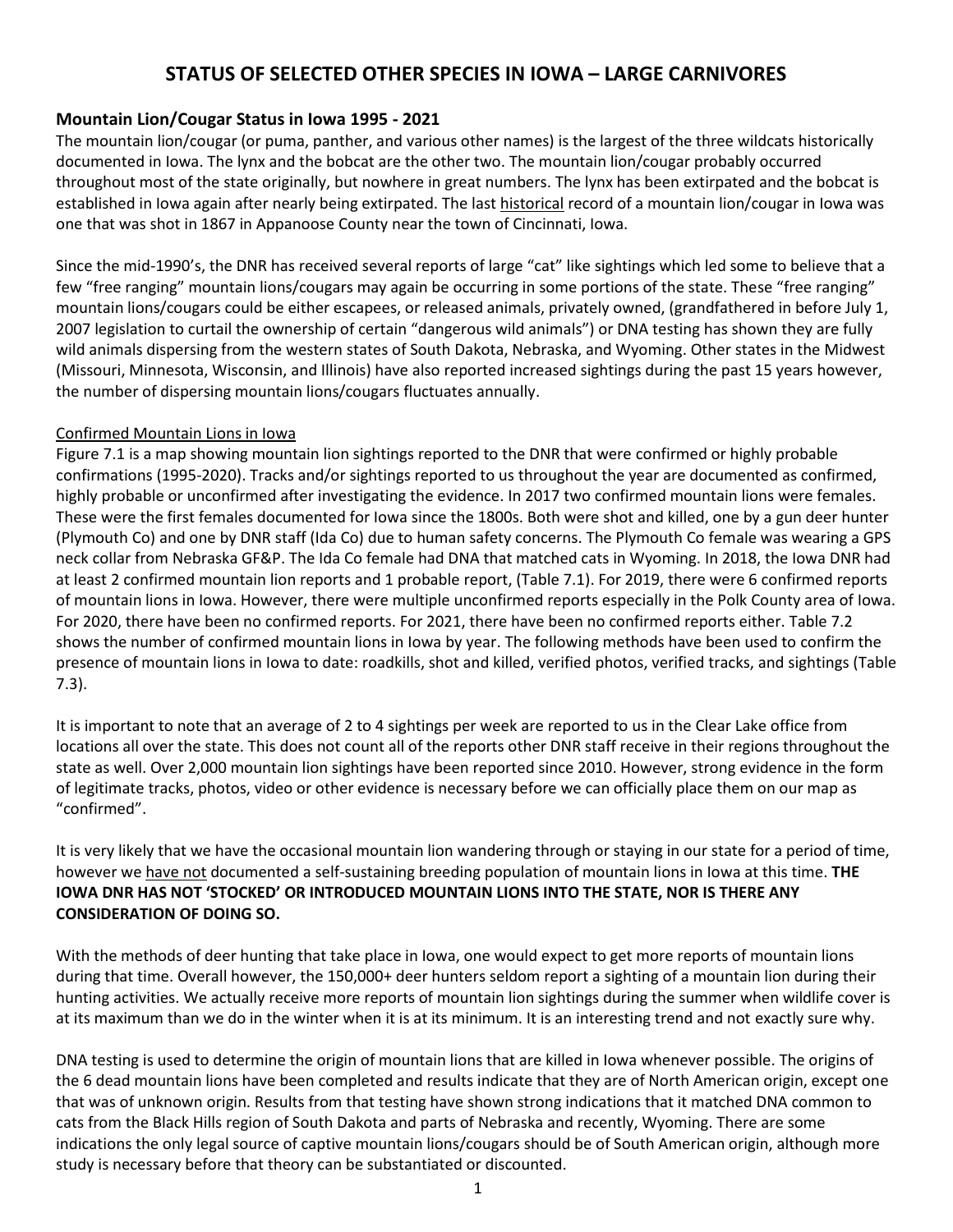**Currently the mountain lion has no legal status in the Iowa Code, thus they are not given any sort of protection by Iowa Law.** Although the DNR does not advocate the indiscriminate killing of mountain lions, the few mountain lions that do wander into Iowa are often shot. The DNR requested that the 2002 legislative session consider legislation to designate the mountain lion and the black bear as furbearers, thus allowing the DNR to properly manage these species, should their numbers increase. The DNR also requested that indiscriminate killing of these animals not be allowed unless they are about to cause damage or injury to property or persons. The legislation did not pass. Afterward, the Governor's office asked the DNR to not pursue mountain lion/cougar and black bear furbearer status in the Iowa Code in 2006, 2007, and 2008.

**Depredation:** This past year, we had some cases of livestock damage/depredation but none were positively confirmed as mountain lion. In almost all cases, it was from dogs or self-inflicted injuries on fences or gates around the stock pens or pastures. We also had a few unconfirmed reports of deer kills by mountain lions. Whenever possible, DNR staff made an effort to examine the evidence left at the scene before trying to say for sure what the predator might have been. Most depredation cases in Iowa are from canines (dogs or coyotes). It is possible for a mountain lion to attack/ depredate livestock, however again, we did not have any documented cases in Iowa in 2020 where we could determine for sure whether a mountain lion caused livestock damage. However, mountain lion research in western states shows that whitetailed deer, mule deer, and other wild animals, especially mammals, are the preferred prey. Even so, predators are generally opportunists and if hungry they will take what is readily available.

In 2013 we had at least 3 reports (1 in Jasper, 1 in Allamakee, and 1 in Palo Alto County) from people who believe that they had seen mountain lion kittens. At this point DNR personnel have not documented kittens in Iowa.

In 2020, we didn't have any reports of mountain lion kittens. All mountain lions that have been killed in Iowa in recent years have all been reproductively immature 1 to 2 year old males, except for one mature male (4 yrs old), and two females shot in 2017. To date, we do not have a documented breeding population of mountain lions in Iowa. Credible mountain lion sightings and tracks are important to the Iowa DNR. Two excellent websites to help with mountain track identification are<http://www.bear-racker.com/cougar.html> an[d http://www.geocities.com/Yosemite/9152/cougar.html.](http://www.geocities.com/Yosemite/9152/cougar.html) It is important to remember that all cat tracks are round in shape; with 4 toes and a heel pad that has 3 posterior lobes and a less than prominent M shape on the forepart of the heel pad [\(Figure 7.2\)](#page-3-1). Adult mountain lion/cougar tracks are 4 inches or larger in diameter, whereas bobcat tracks are nearer to the 2  $\frac{1}{2}$  to 3 inch range in diameter. All cats have retractable claws, thus the tracks they leave often show no claw marks except in unusual circumstances. When possible, good plaster casts or cell phone photos of suspected tracks will aid greatly in their identification. We will continue to monitor and map reliable sightings.

### Safety Issues

The good news is that lions generally avoid humans. People are more apt to be killed by a dog or struck by lightning than attacked by a mountain lion/cougar.

Some safety do's and don'ts can be found at the Mountain Lion Foundation website[, www.mountainlion.org.](http://www.mountainlion.org/) Also the Eastern Cougar Network is a source of Mountain lion/cougar information. Their website is [mdowling@courgarnet.org.](mailto:mdowling@courgarnet.org)

Here are some suggestions on what to do in the remote chance you have a mountain lion/cougar encounter:

- (1) Spread your jacket, coat or shirt above you head attempt to look larger.
- (2) Hold your ground, wave, shout and don't run, as running stimulates the predator reflex (just like dogs) to pursue anything that runs away.
- (3) Maintain eye contact if you sight a lion. Lions prefer to attack from ambush and count on the element of surprise
- (4) If small children are present, or if there are several people in your group, gather everyone very close together. Mountain lions are not predators of large groups.

In the past 110 years 65 - 75 people have been attacked by mountain lions/cougars, resulting in 63 injuries, 20 of which were fatal, and none have occurred in Iowa.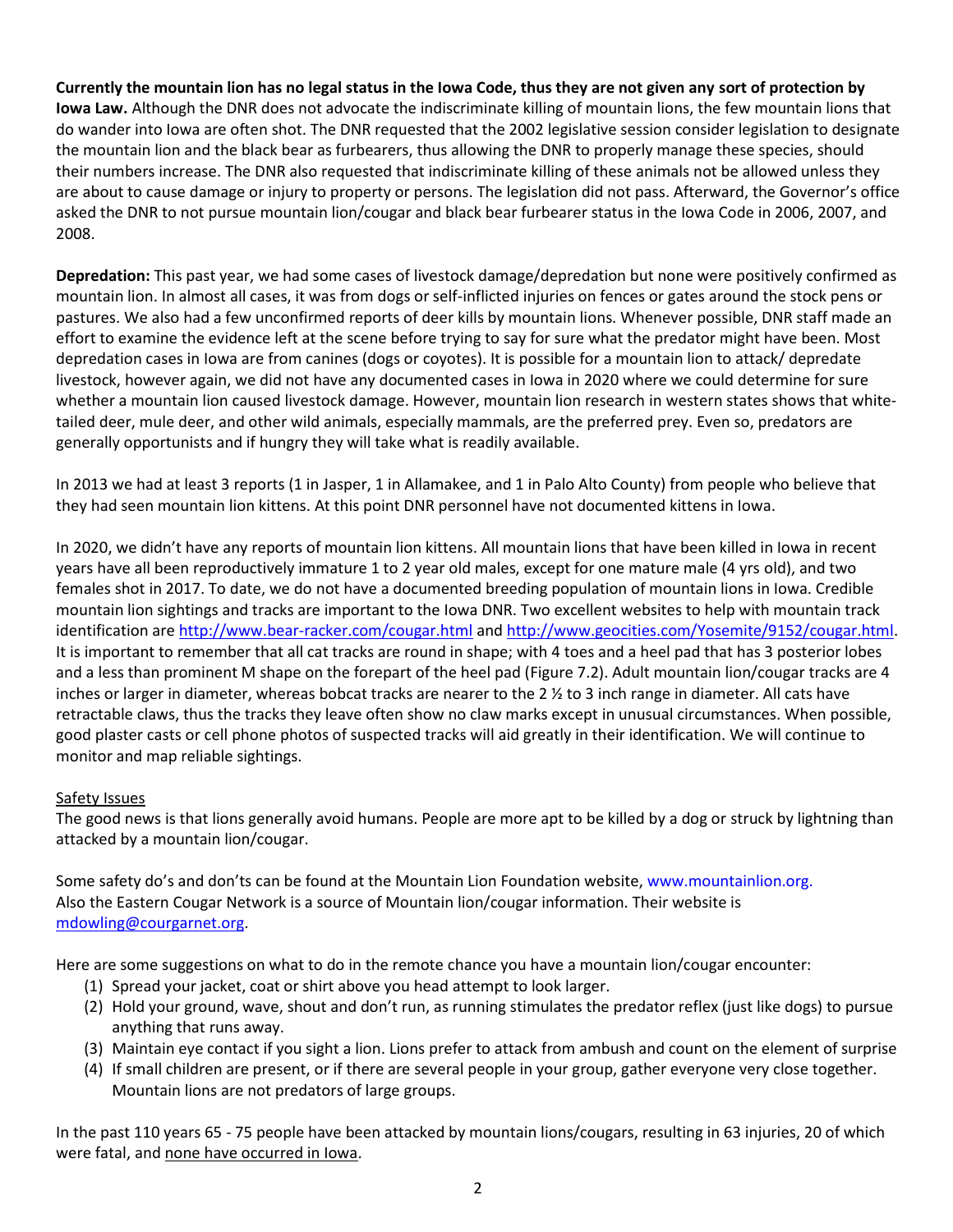Since the first modern reports of mountain lion/cougars sightings began to increase significantly in 2001, Ron Andrews (previous Iowa DNR Furbearer Biologist, now retired 2011) gave well over 250 public informational meetings statewide regarding the status of mountain lions/cougars in Iowa and the Midwest. This was done to educate the public about Mountain Lions and help with their concerns. Information about mountain lions can be found on the Iowa DNR's website at: [http://www.iowadnr.gov/Conservation/Iowas-Wildlife/Occasional-Wildlife-Visitors.](http://www.iowadnr.gov/Conservation/Iowas-Wildlife/Occasional-Wildlife-Visitors)

### **Figures**



# **Mountain Lion Reports 1995-2021**

Numerous additional sighting have been reported, but are not mapped because of less than credible information. 10-22-2021

<span id="page-2-0"></span>**Figure 7.1 Confirmed locations of mountain lion reports in Iowa. Numerous additional sighting have been reported, but are not mapped if they were not confirmed.**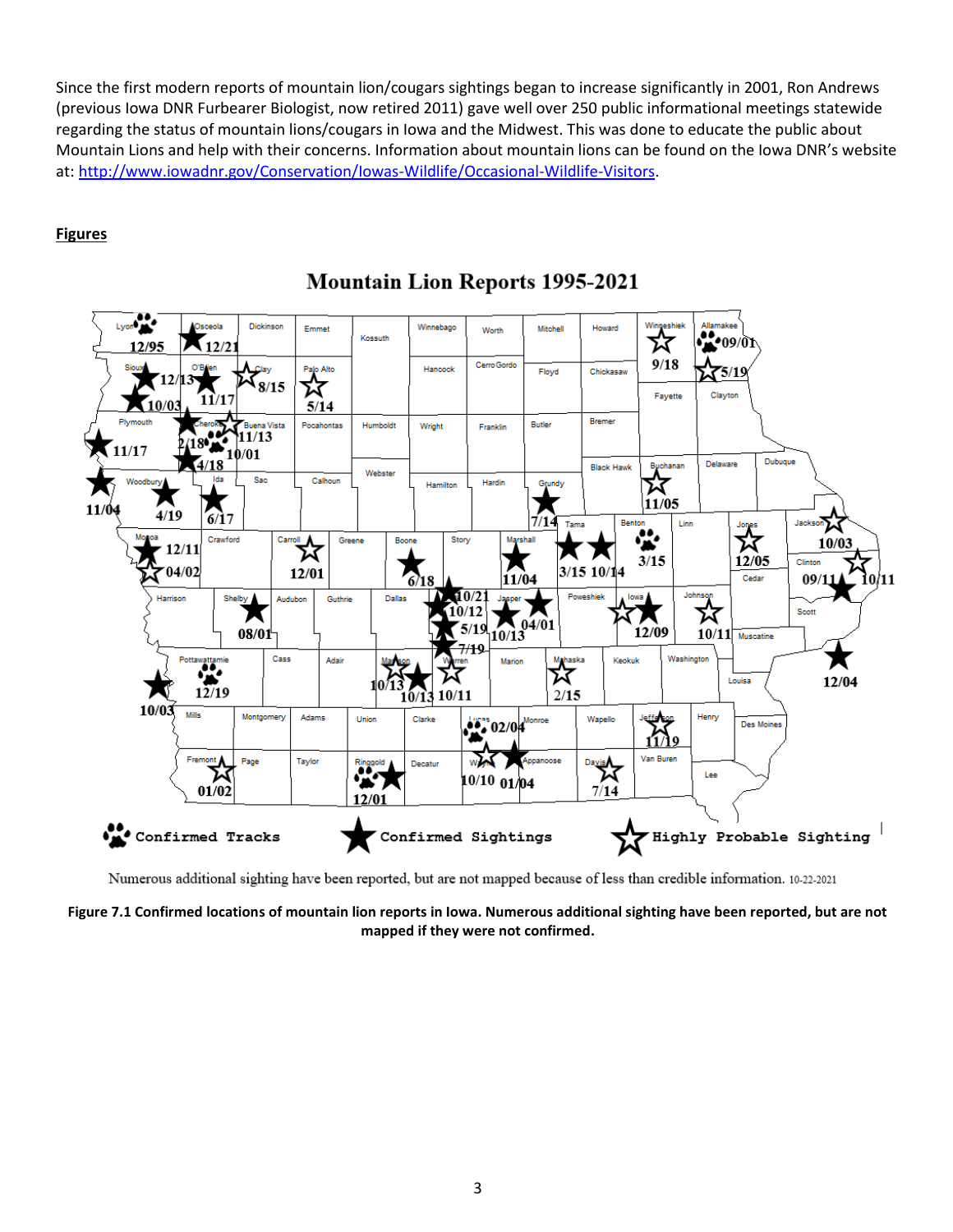

**Figure 7.2 Typical Mountain Lion track**

#### <span id="page-3-1"></span><span id="page-3-0"></span>**Tables**

#### **Table 7.1 Confirmed Mountain Lions in Iowa, 2001-2021**

| November  | 2004 | Sighting                     | Woodbury   |
|-----------|------|------------------------------|------------|
| November  | 2004 | <b>Trail Camera Pictures</b> | Marshall   |
| December  | 2004 | Sighting                     | Scott      |
| December  | 2009 | Shot                         | lowa       |
| September | 2011 | <b>Trail Camera Pictures</b> | Clinton    |
| October   | 2012 | Shot                         | Polk       |
| October   | 2013 | <b>Trail Camera Pictures</b> | Warren     |
| December  | 2013 | Shot                         | Sioux      |
| July      | 2014 | <b>Tracks</b>                | Grundy     |
| October   | 2014 | <b>Trail Camera Pictures</b> | Tama       |
| March     | 2015 | <b>Tracks</b>                | Benton     |
| June      | 2017 | Shot                         | Ida        |
| August    | 2017 | <b>Trail Camera Pictures</b> | Clay       |
| August    | 2017 | <b>Trail Camera Pictures</b> | Cherokee   |
| December  | 2017 | Shot                         | Plymouth   |
| June      | 2018 | <b>Tracks</b>                | Boone      |
| April     | 2018 | <b>Trail Camera Pictures</b> | Cherokee   |
| September | 2018 | Sighting                     | Winneshiek |